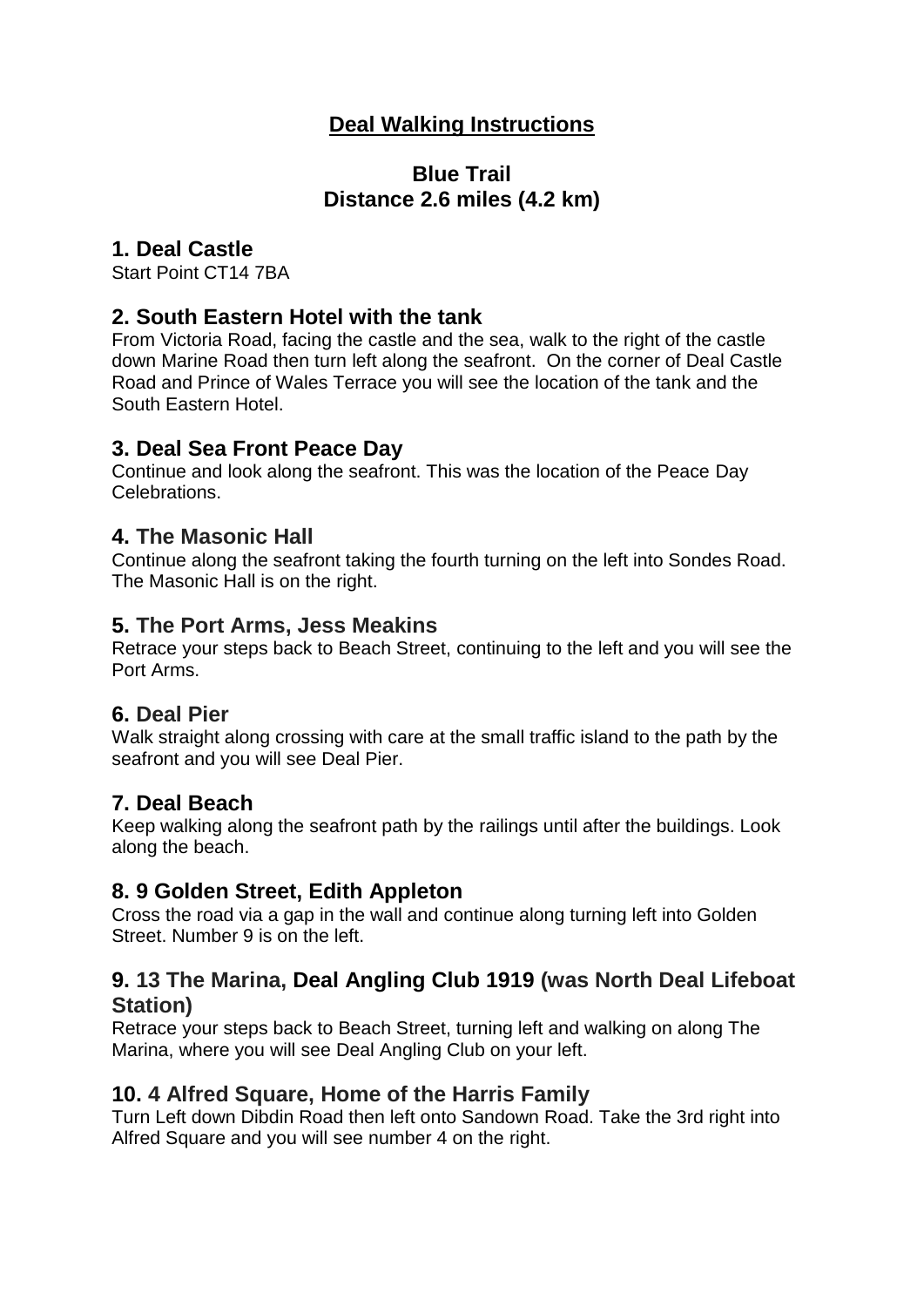### **11. 180 High Street, Home of Joseph Bodker caretaker of the Wesleyan Church Hall**

Continue along Alfred Square and turn left onto the High Street. You will see 180 just after the junction with Griffin Street.

## **12. 3A Farrier Street, Henry James Baker**

Take the 2nd turning on the left into Farrier Street and 3A would have been part of the present day number 3 on the left.

### **13. 119 High Street, Studio photograph of Private Simon Forbes**

Return and turn left onto the High Street and again. Cross the road at a safe point and you will see 119 on the right hand side of the road.

### **14. St George's Church, High Street, Deal**

Continue down the High Street to St George's Church.

### **15. Deal Maritime and Local History Museum**

Take the footpath through the churchyard exiting to St. George's Road on your right. Turn left into the road and you will see stop 15 on the right.

### **16. Mascotte, 25 St Patricks Road**

Continue along to the end of St. George's Road then turn right into St Patrick's road. Number 25 is on the right.

### **17. Stanhope Theatre (now the Astor Theatre)**

Retrace your steps and continue along St Patrick's Road turning left into Century Walk, right onto West Street and left along Stanhope Road. The theatre is on the left.

### **18. 22 High Street - the Kentish Telegram**

At the end of Stanhope Road turn right continuing through the pedestrian area and across the crossing. 22 High Street will be on the left.

### **19. 2 High Street Lloyds Bank**

Continue along the road to stop 19.

## **20. Drill Hall, Hope Road (Formerly Grove Terrace)**

Cross the road and take the 3rd turning on the right into Hope Road, following the road round to the left. You will see stop 20 along the road on the right.

### **21. Victoria Tavern – Gladstone Road (formerly No 14)**

Continue to the end of Hope Road turning left into Gilford Road. At the end turn right along Victoria Road and past the castle on the right you will see Gladstone Road. The building which was formerly the Victoria Tavern is along on the right hand side of the road.

Retrace your steps and you will return to the start point of the trail.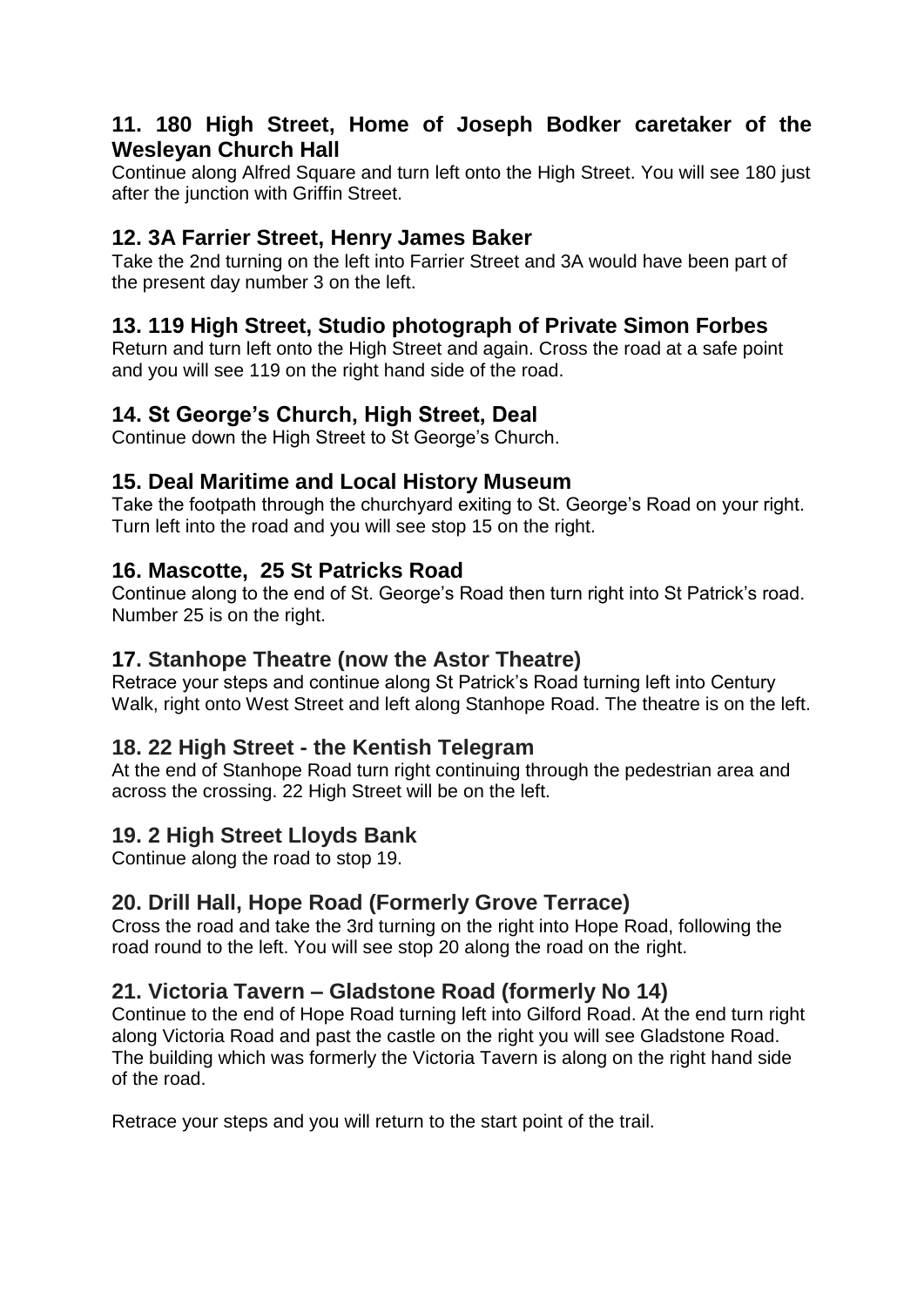## **Orange trail for Walmer, Deal and Upper Deal Distance 3.16 miles (5.08km)**

## **1. St Saviours Church**

Start point CT14 7EG

### **2. Walmer Lifeboat Station**

Look across the road and you will see stop 2.

### **3. 18 Strand Frederick Bushell baker**

Walk to your right and you will see 18 The Strand on the right hand side.

### **4. The Beach Air raid**

Cross the main road at the crossing, walk a short way down to the junction with Canada Road and look down The Beach.

### **5. 22 Dover Road, Enoch and William Brazier**

Turn right into Canada Road then rejoin The Strand turning left and continuing in to Dover Road. Stop 5 is on the left.

### **6. The Royal Marines Light Infantry depot**

Continue down Dover Road for Stop 6 on the right.

### **7. 39 Cornwall Rd the family home of Horace Arnold**

Continuing along Dover Road turn right into Cornwall Road and cross the road at a safe place. Number 39 is on the left.

### **8. 12 Downs Road - the home of Peter and Clara Slee**

Turn left into Downs Road to number 12 on the left.

### **9. 32 Downs Road Alfred John Ward**

Continue along to number 33 on the left.

### **10. 4 Telegraph Rd - Philpott family, please note the road was renumbered after the war**

Retrace your steps to Cornwall Road and turn left, crossing the road to pass under the railway bridge. Turn left into Telegraph Road. Stop 10 is on the right in the location of number 7.

#### **11. 7 Telegraph Road - Burgess family (please note, the road was renumbered after the war)**

Continue a short way to number 13, previously number 7.

## **12. Deal Cemetery**

Retrace your steps and turn left into Hamilton Road. The main entrance to the Cemetery is on the left. The WW1 graves can be found to the right hand side within the cemetery.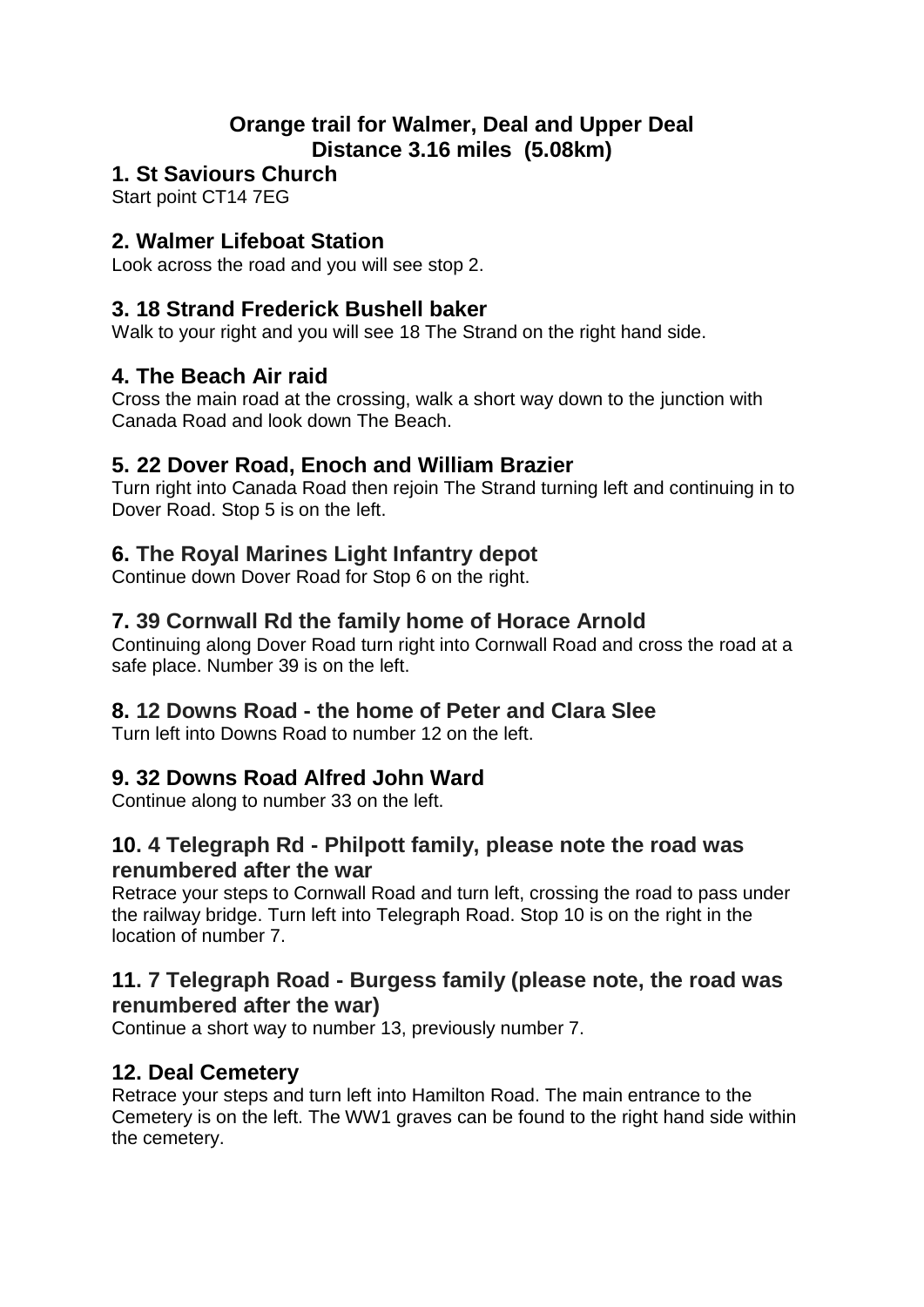## **13. Lord Warden Public House**

Rejoin Hamilton Road and continue to the end where you will see the location of stop 13 on the right hand corner of the junction.

### **14. Manor Road**

Turn left down Mill Road and right into Manor Road. Manor Villas were located along this road.

## **15. St Leonard's Church War Memorial - The Patterson Family**

Continue to the end of Manor Road crossing the road at a safe place. Take great care at the roundabout and use the crossing a short way down London Road to return to St Leonard's Church via the traffic island the other side of the roundabout.

### **16. Warden House, Red Cross Hospital**

Return to the roundabout and cross at the island to walk down London Road to the right. The location of stop 16 is on the left.

## **17. Sutherland House, London Road, Deal**

Continue along London Road crossing just by the junction and turn right down London Road. You will see stop 17 on the left hand side.

### **18. War Memorial Hospital**

Continue along to stop 18 on the left.

### **19. 5 Mafeking Cottage the Cushney family home (Now 224 Mill Road)**

Turn right in to Allenby Avenue keeping to the right and walk to the end of the road. Turn Right onto Mill Road and stop 19 is on the right just after the junction with Mill Mews.

### **20. 83 Canada Road, the Jarvis Family**

Continue along Mill Road and turn left onto Hamilton Road, passing under the railway bridge and turn left into Gladstone Road. Canada Road is the first turning on the right. You will find number 83 on the right.

## **21. 37 Canada Road**

Continue along to Number 37

### **22. 29 Campbell Road – the Wood family home**

Turn left into Campbell Road and 29 is on the left.

To return to the start of the trail turn right into Wollaston Road and then right along The Strand.